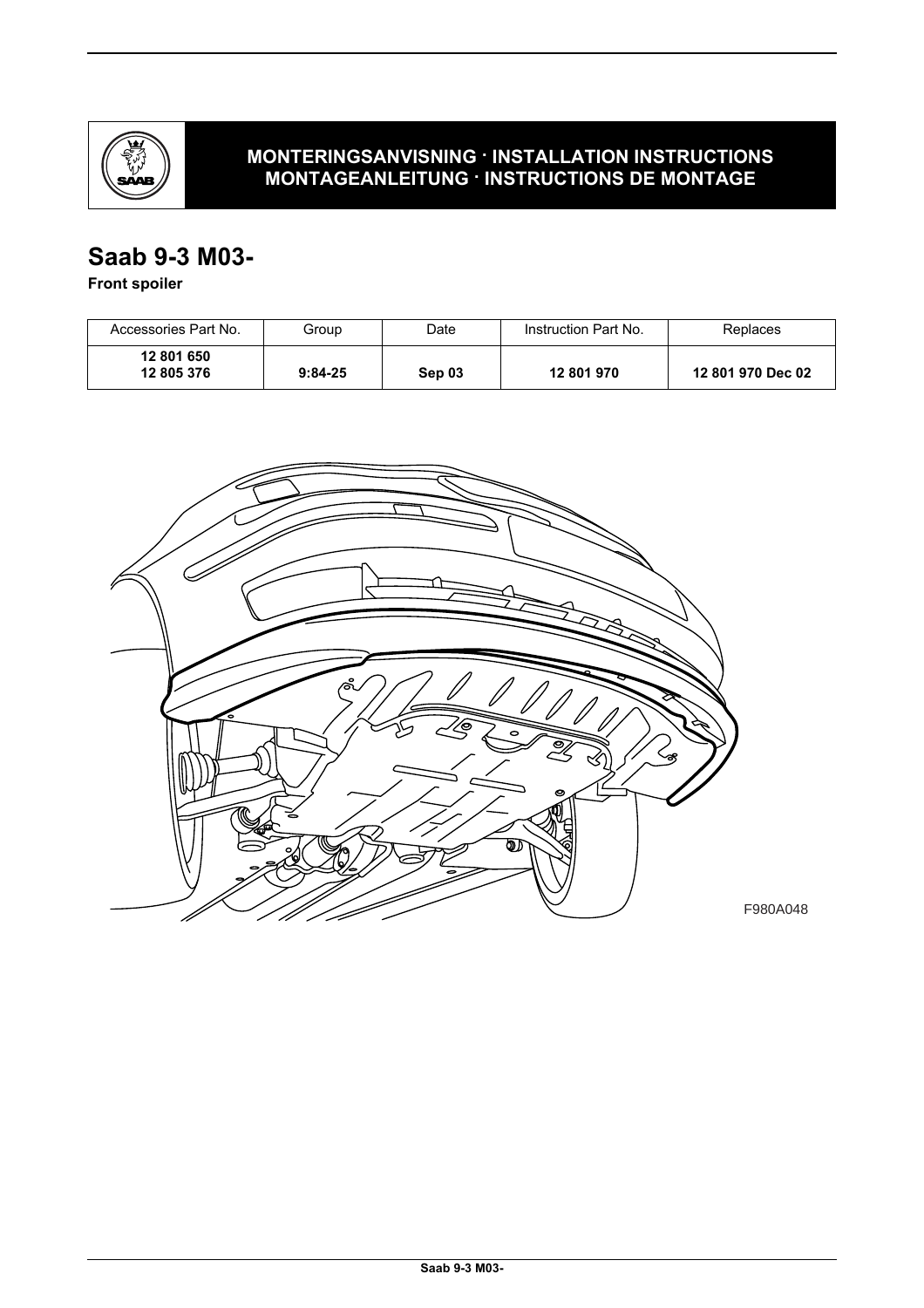

F980A049

- 1 Spoiler
- 2 Screw with washer (x5)
- 3 Clip nut (x2)
- 4 Clips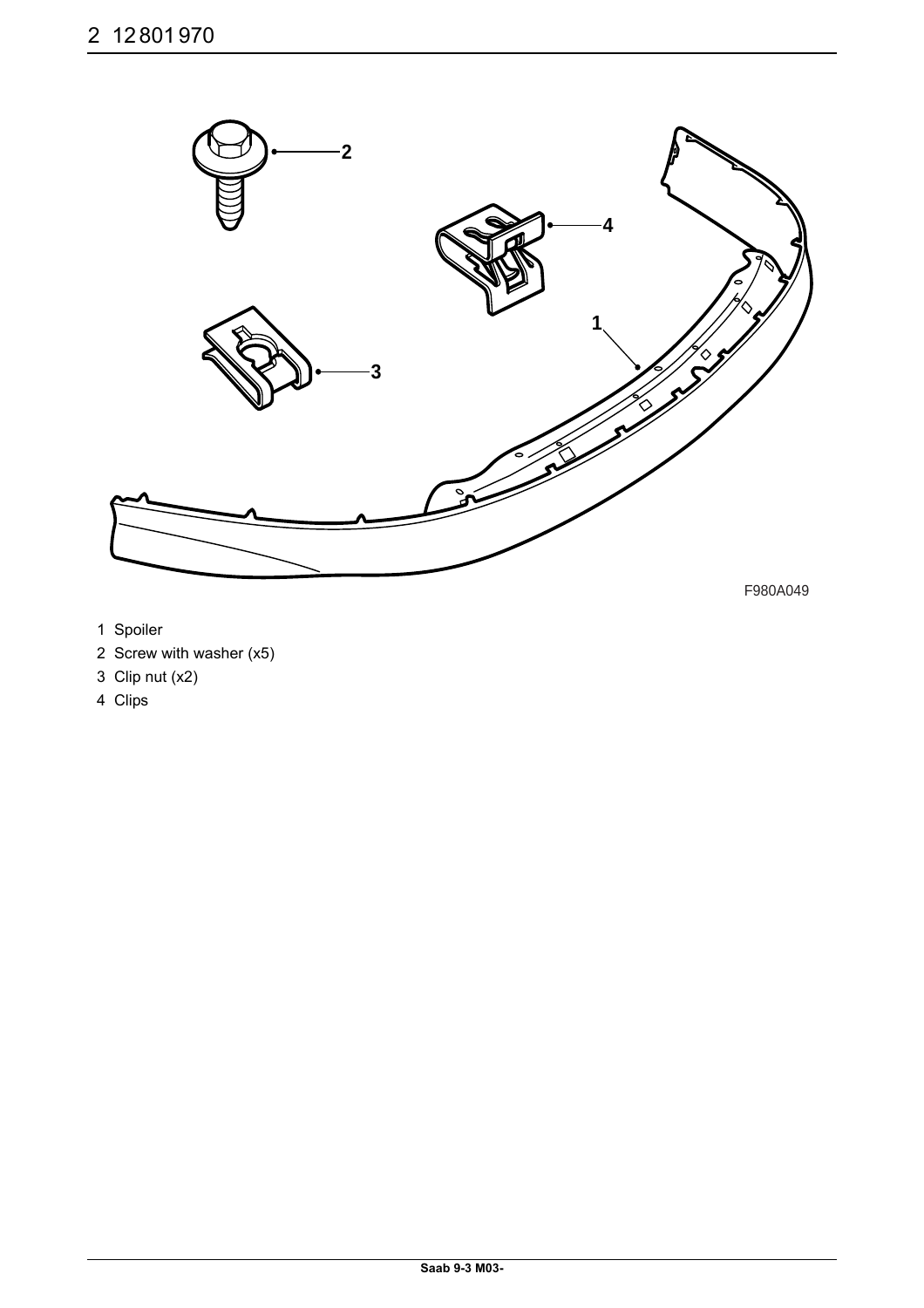

The spoiler has been treated with grey primer and is ready for painting.

- 1 Paint the spoiler the same colour as the body. Refer to "Instructions for painting primed PP/EPDM plastic" in this document.
- 2 Raise the car.
- 3 Remove the spoiler shield, unplug the bumper connector and remove it from the holder on the spoiler shield.

**Cars with headlamp washers:** Unhook the hose from the spoiler shield.

- 4 Remove the screws from the spoiler, one by each wheel housing and three from below.
- 5 Prise off the fasteners holding the spoiler wiring harness by pressing them forward.
- 6 Pull off the bottom portion of the bumper.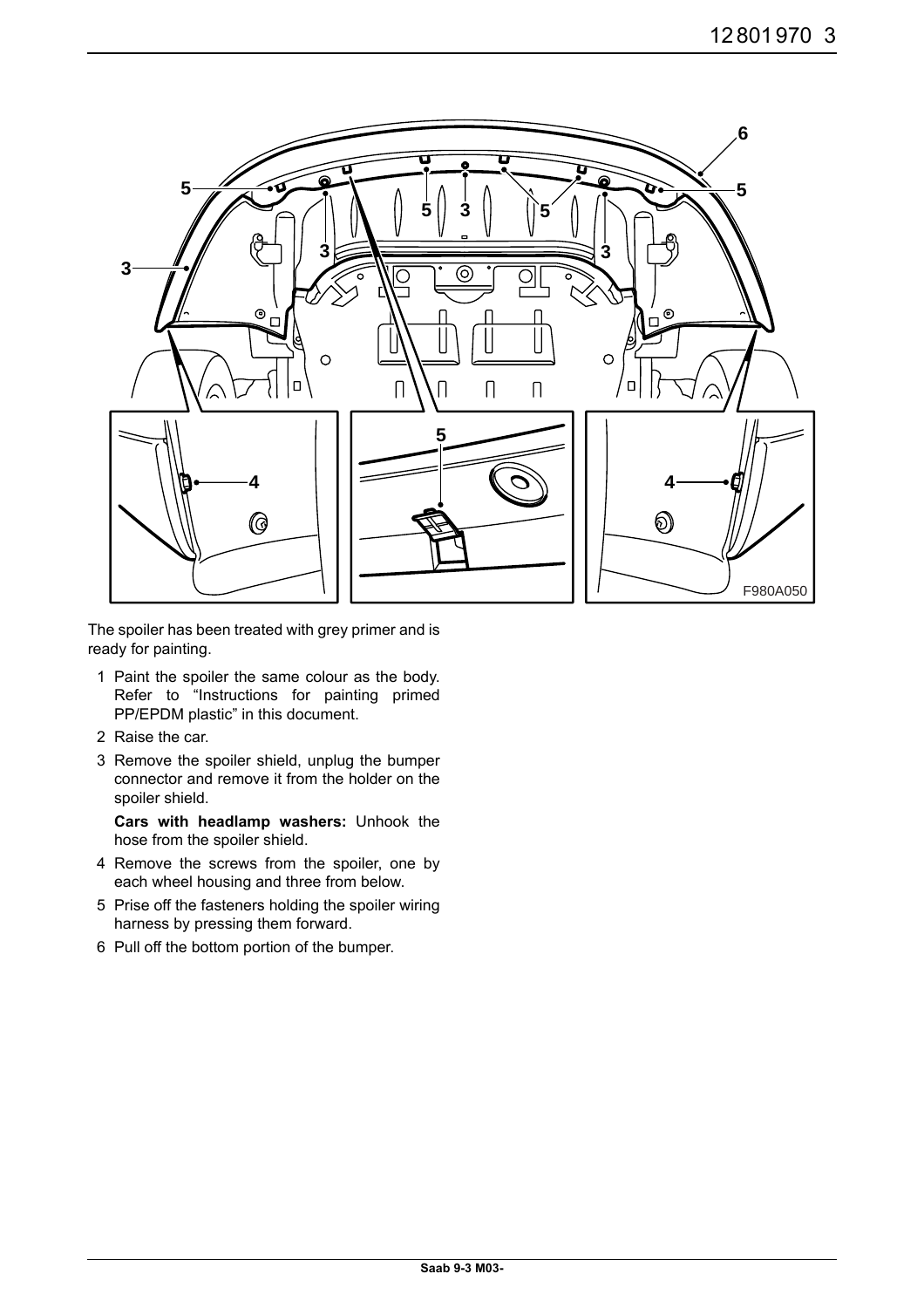

- 7 Fit the clip nuts to the spoiler.
- 8 Lift up the spoiler and fit the wiring harness fasteners to the holes in the spoiler.
- 9 Insert the guides on the spoiler into the bumper and press home the spoiler's catches, starting in the middle and working outwards.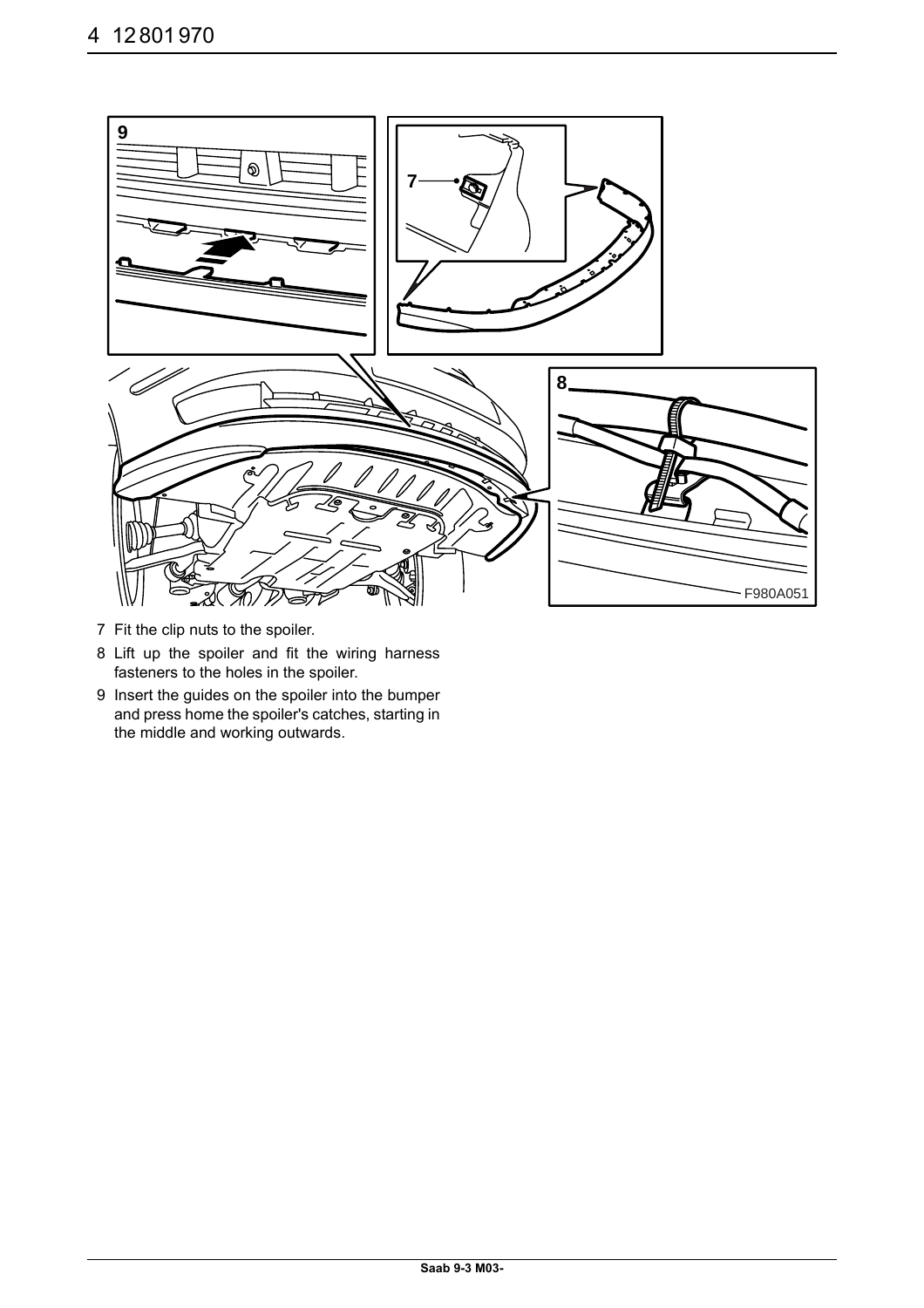

- 10 Check the alignment of the rear edges of the spoiler and the wheel housings.
- 11 Fit the screws to secure spoiler.
- 12 Fit the clip onto the spoiler guide tab.
- 13 Lift up the spoiler shield, fit the bumper connector into the holder and plug in the connector.

#### **Cars with headlamp washers:** Hook the hose to the spoiler shield.

**All:** Fit the spoiler shield.

- 14 Lower the car.
- 15 **Cars with headlamp washers:** Check the function of the headlamp washers.